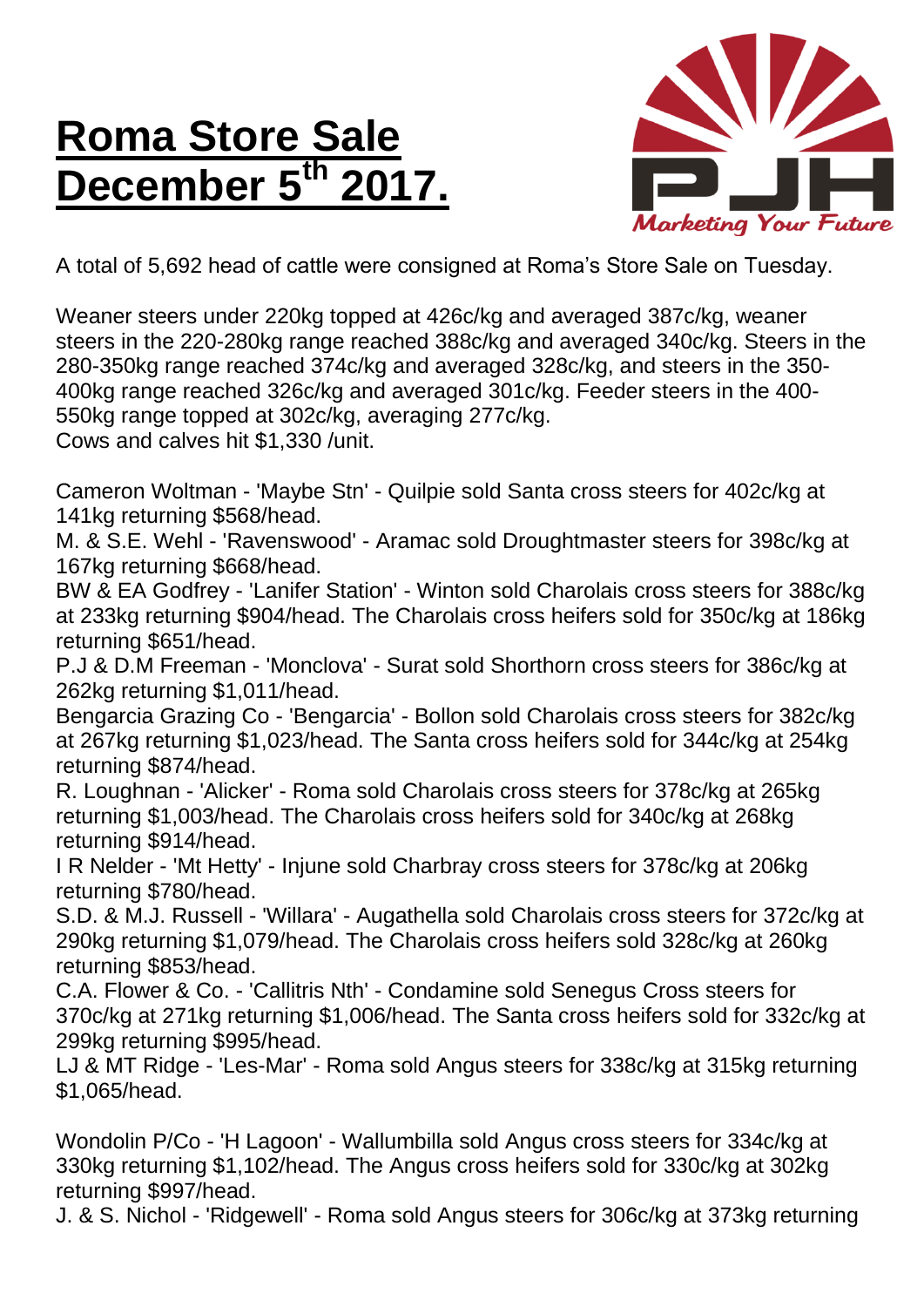\$1,144/head.

G.W. Beauchamp & Son - 'Stockport' - Boulia sold Shorthorn cross steers for 296c/kg at 412kg returning \$1,221/head.

C.R. & P. Cleland - 'Angry Jungle' - Wallumbilla sold Santa cross steers for 295c/kg at 478kg returning \$1,412/head.

Heifers under 220kg topped at 364c/kg and averaged 345c/kg, while heifers in the 220-280kg range topped at 359c/kg and averaged 320c/kg. Heifers in the 280- 350kg range topped at 332c/kg, averaging 299c/kg. Heifers in the 350-450kg range topped at 304c/kg, averaging 261c/kg.

D.M. & S.E. Wehl - 'Ravenswood' - Aramac sold Droughtmaster cross heifers for 364c/kg at 199kg returning \$726/head.

R.G & B Mobbs - 'Wallambank' - Bollon sold Charolais heifers for 360c/kg at 193kg returning \$697/head.

Maranoa Downs Grazing Co. - 'Kokoda' - Mitchell sold Cross breed heifers for 360c/kg at 183kg returning \$659/head.

Warren Point Pastoral Company - 'Warren Point' - Mitchell sold Droughtmaster cross heifers for 359c/kg at 231kg returning \$829/head.

M.P. & C.A. Stafford - 'Cooinda' - Yuleba sold Charolais cross heifers for 344c/kg at 241kg returning \$831/head.

Tickalara Pastoral Co. - 'Tickalara' - Thargomindah sold Brangus heifers for 336c/kg at 236kg returning \$795/head.

L.T. & B.L. Hindle - 'Fairfield' - Roma sold Charolais cross heifers for 310c/kg at 224kg returning \$695/head.

Bonavista Grazing - 'Bonavista' - St George sold Angus cross heifers for 259c/kg at 475kg returning \$1,231/head.

Cows in the 300-400kg range reached 228c/kg and averaged 203c/kg, while cows in the 400kg-500kg range reached 234c/kg and averaged 214c/kg. Cows over 500kg topped at 236c/kg, averaging 220c/kg.

Bulls under 400kg topped at 386c/kg and averaged 291c/kg, while bulls in the 400- 600kg range topped at 292c/kg and averaged 242c/kg. Bulls over 600kg topped at 265c/kg, averaging 247c/kg.

## *PJH sell 7 th position next week.*

## *Please be aware that all cattle being sold must be accompanied by a National Cattle Health Declaration as well as NVD.*